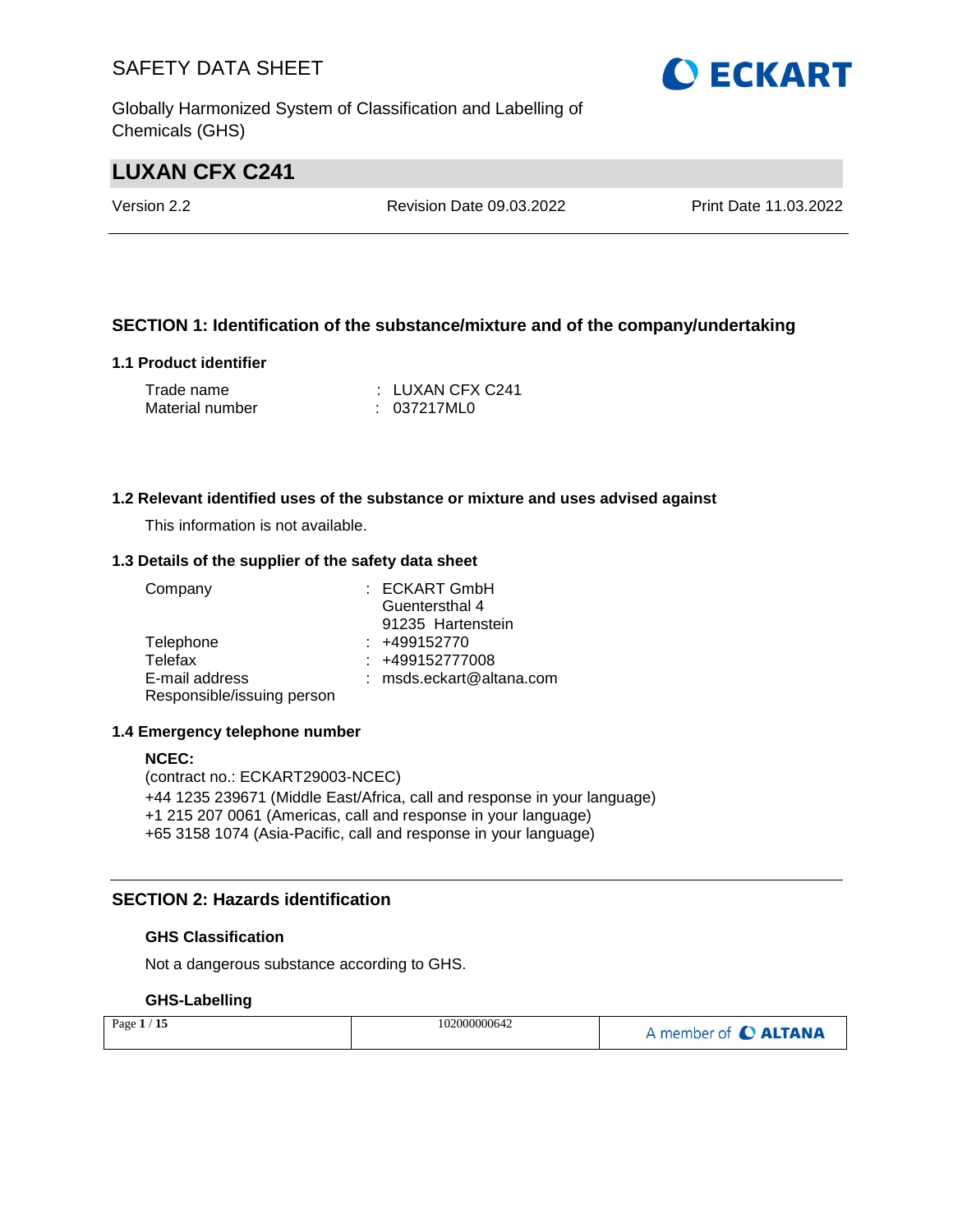Globally Harmonized System of Classification and Labelling of Chemicals (GHS)

# **LUXAN CFX C241**

Version 2.2 Revision Date 09.03.2022 Print Date 11.03.2022

Not a hazardous substance or mixture according to the Globally Harmonised System (GHS).

**Hazardous components which must be listed on the label**

### **SECTION 3: Composition/information on ingredients**

Substance No. **:** :

### **Hazardous components**

| Chemical name    | CAS-No.<br>EINECS-No.   | Classification and<br>labelling | Concentration[%] |
|------------------|-------------------------|---------------------------------|------------------|
| titanium dioxide | 13463-67-7<br>236-675-5 | Acute Tox.:5:H333               | $20 - 25$        |

For the full text of the H-Statements mentioned in this Section, see Section 16.

### **SECTION 4: First aid measures**

### **4.1 Description of first aid measures**

| General advice          | : Do not leave the victim unattended.                                                                                                 |                             |  |
|-------------------------|---------------------------------------------------------------------------------------------------------------------------------------|-----------------------------|--|
| If inhaled              | : If unconscious, place in recovery position and seek medical<br>advice.<br>If symptoms persist, call a physician.                    |                             |  |
| In case of skin contact | : Wash off with soap and water.                                                                                                       |                             |  |
| In case of eye contact  | : Remove contact lenses.<br>If eye irritation persists, consult a specialist.                                                         |                             |  |
| If swallowed            | : Keep respiratory tract clear.<br>Do not give milk or alcoholic beverages.<br>Never give anything by mouth to an unconscious person. |                             |  |
| Page 2 / 15             | 102000000642                                                                                                                          | A member of <b>C ALTANA</b> |  |

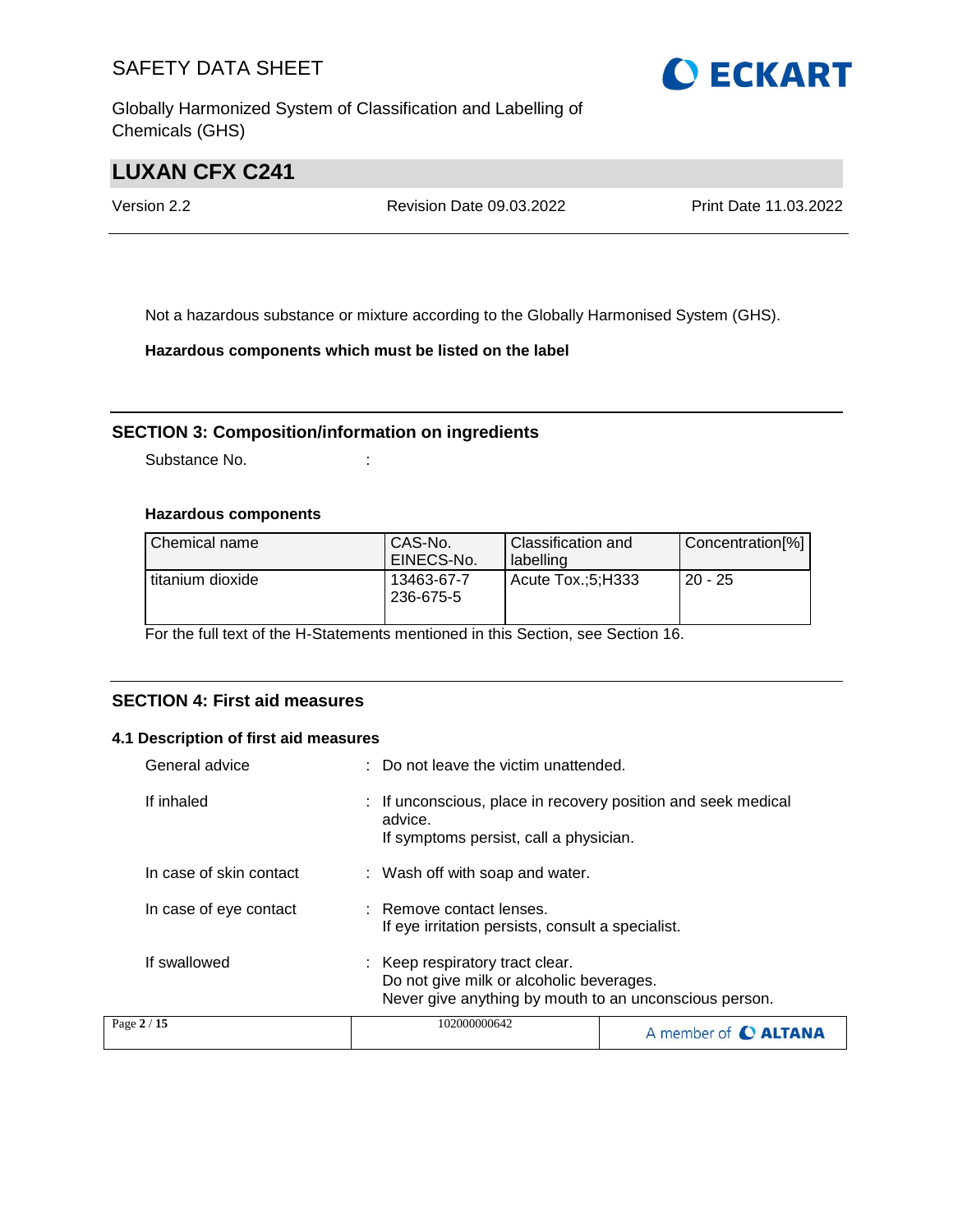Globally Harmonized System of Classification and Labelling of Chemicals (GHS)

# **LUXAN CFX C241**

Version 2.2 Revision Date 09.03.2022 Print Date 11.03.2022

If symptoms persist, call a physician.

### **4.2 Most important symptoms and effects, both acute and delayed**

This information is not available.

### **4.3 Indication of any immediate medical attention and special treatment needed**

This information is not available.

### **SECTION 5: Firefighting measures**

### **5.1 Extinguishing media**

Suitable extinguishing media : Foam, Carbon dioxide (CO2), ABC powder

### **5.2 Special hazards arising from the substance or mixture**

This information is not available.

### **5.3 Advice for firefighters**

| Special protective equipment<br>for firefighters | ÷ | Wear self-contained breathing apparatus for firefighting if<br>necessary.                                                                              |
|--------------------------------------------------|---|--------------------------------------------------------------------------------------------------------------------------------------------------------|
| Further information                              |   | : Standard procedure for chemical fires. Use extinguishing<br>measures that are appropriate to local circumstances and the<br>surrounding environment. |

### **SECTION 6: Accidental release measures**

### **6.1 Personal precautions, protective equipment and emergency procedures**

Personal precautions : Avoid dust formation.

### **6.2 Environmental precautions**

| Environmental precautions | No special environmental precautions required. |                      |  |
|---------------------------|------------------------------------------------|----------------------|--|
| Page $3/15$               | 102000000642                                   | A member of C ALTANA |  |

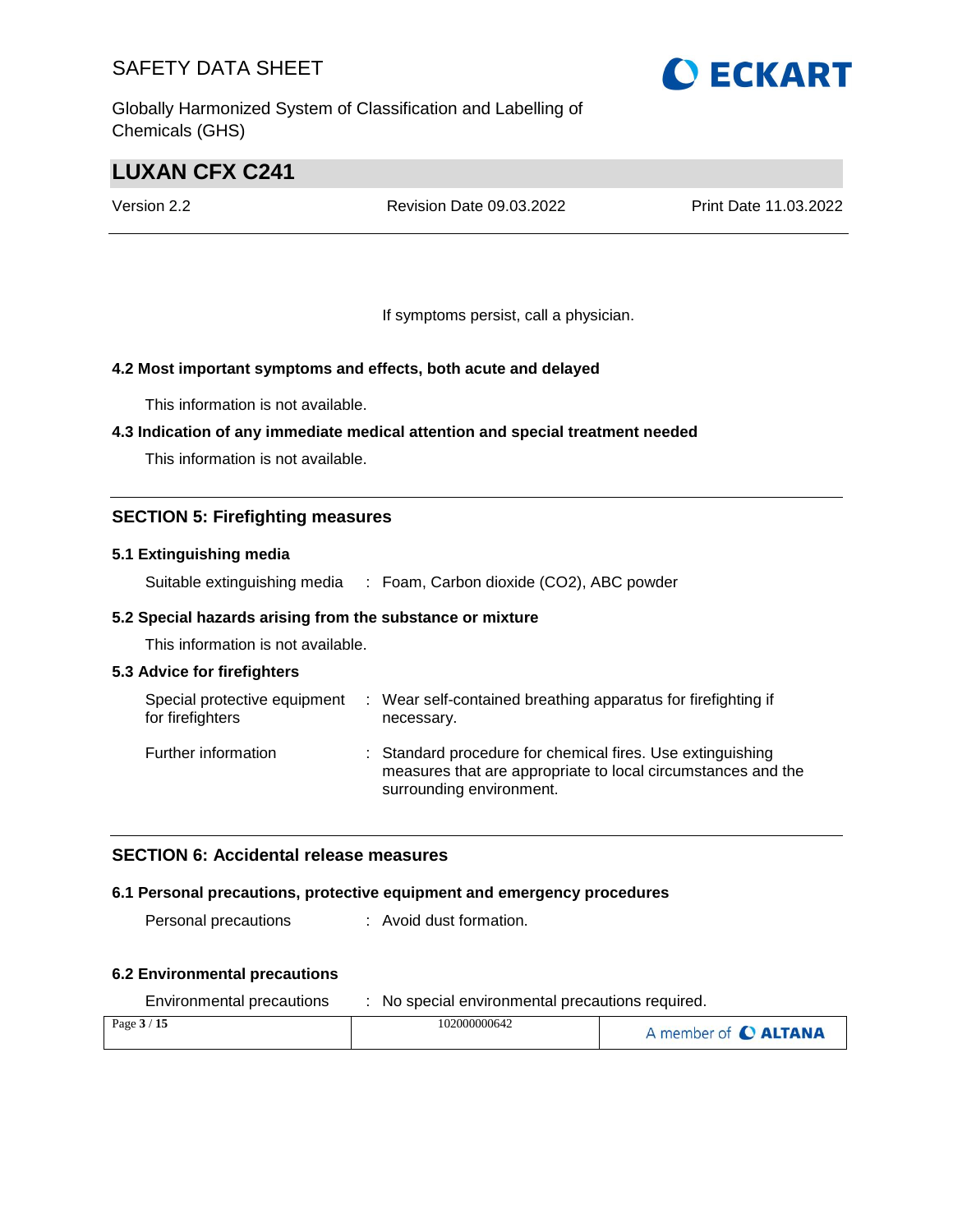Globally Harmonized System of Classification and Labelling of Chemicals (GHS)

# **LUXAN CFX C241**

| Version 2.2 | <b>Revision Date 09.03.2022</b> | Print Date 11.03.2022 |
|-------------|---------------------------------|-----------------------|
|             |                                 |                       |

### **6.3 Methods and materials for containment and cleaning up**

Methods for cleaning up : Pick up and arrange disposal without creating dust. Sweep up and shovel. Keep in suitable, closed containers for disposal.

### **6.4 Reference to other sections**

This information is not available.

### **SECTION 7: Handling and storage**

### **7.1 Precautions for safe handling**

| Advice on safe handling                            | : For personal protection see section 8. Smoking, eating and<br>drinking should be prohibited in the application area. |
|----------------------------------------------------|------------------------------------------------------------------------------------------------------------------------|
| Advice on protection against<br>fire and explosion | : Provide appropriate exhaust ventilation at places where dust<br>is formed.                                           |
| Hygiene measures                                   | : General industrial hygiene practice.                                                                                 |

### **7.2 Conditions for safe storage, including any incompatibilities**

| Requirements for storage<br>areas and containers | : Electrical installations / working materials must comply with<br>the technological safety standards. |
|--------------------------------------------------|--------------------------------------------------------------------------------------------------------|
| Advice on common storage                         | : No materials to be especially mentioned.                                                             |
| Other data                                       | : Keep in a dry place. No decomposition if stored and applied<br>as directed.                          |

### **7.3 Specific end use(s)**

This information is not available.

| 102000000642<br>15<br>Page $4/$ | A member of C ALTANA |
|---------------------------------|----------------------|
|---------------------------------|----------------------|

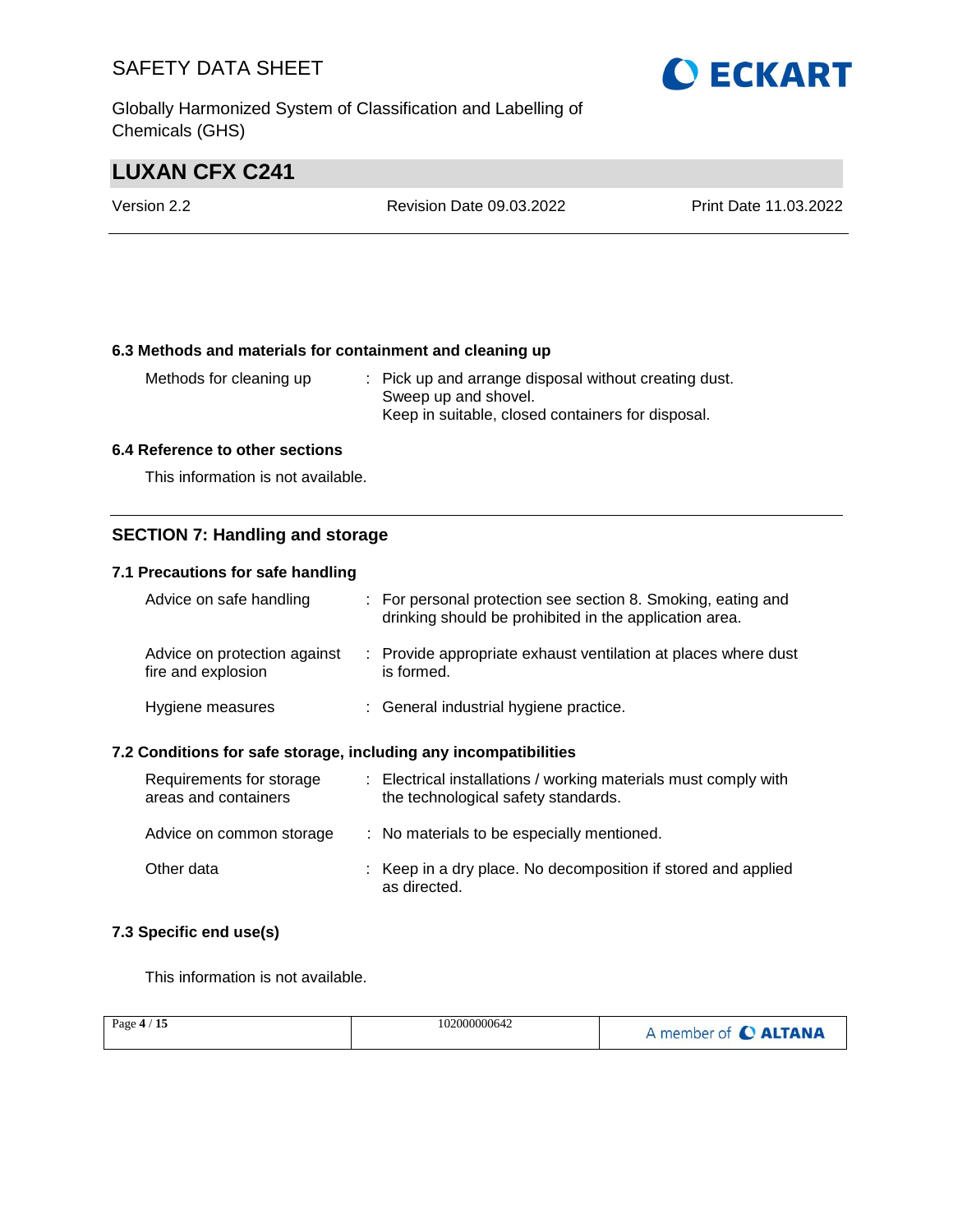Globally Harmonized System of Classification and Labelling of Chemicals (GHS)

# **LUXAN CFX C241**

Version 2.2 Revision Date 09.03.2022 Print Date 11.03.2022

### **SECTION 8: Exposure controls/personal protection**

### **8.1 Control parameters**

### **Germany:**

| Components            | CAS-No.        | Value type<br>(Form of<br>exposure) | Control<br>parameters                                                                                                                                                                                                                                                                                                                                                                               | Update     | <b>Basis</b> |  |
|-----------------------|----------------|-------------------------------------|-----------------------------------------------------------------------------------------------------------------------------------------------------------------------------------------------------------------------------------------------------------------------------------------------------------------------------------------------------------------------------------------------------|------------|--------------|--|
| titanium              | 13463-67-      | AGW (Inhalable                      | 10 mg/m3                                                                                                                                                                                                                                                                                                                                                                                            | 2014-04-02 | DE TRGS 900  |  |
| dioxide               | $\overline{7}$ | fraction)                           |                                                                                                                                                                                                                                                                                                                                                                                                     |            |              |  |
| Peak-limit: excursion |                | 2; (II)                             |                                                                                                                                                                                                                                                                                                                                                                                                     |            |              |  |
| factor (category)     |                |                                     |                                                                                                                                                                                                                                                                                                                                                                                                     |            |              |  |
| titanium              | 13463-67-      | AGW (Alveolate                      | 1,25 mg/m3                                                                                                                                                                                                                                                                                                                                                                                          | 2014-04-02 | DE TRGS 900  |  |
| dioxide               | $\overline{7}$ | fraction)                           |                                                                                                                                                                                                                                                                                                                                                                                                     |            |              |  |
| Peak-limit: excursion |                | 2; (II)                             |                                                                                                                                                                                                                                                                                                                                                                                                     |            |              |  |
| factor (category)     |                |                                     |                                                                                                                                                                                                                                                                                                                                                                                                     |            |              |  |
| titanium              | 13463-67-      | AGW (Inhalable                      | $10 \text{ mg/m}$                                                                                                                                                                                                                                                                                                                                                                                   | 2014-04-02 | DE TRGS 900  |  |
| dioxide               | $\overline{7}$ | fraction)                           |                                                                                                                                                                                                                                                                                                                                                                                                     |            |              |  |
| Peak-limit: excursion |                | 2; (II)                             |                                                                                                                                                                                                                                                                                                                                                                                                     |            |              |  |
| factor (category)     |                |                                     |                                                                                                                                                                                                                                                                                                                                                                                                     |            |              |  |
| Further information   |                |                                     | General dust value. For this substance no specific occupational<br>exposure limit value is established, since the AGS does not yet<br>have information regarding unspecific action on the respiratory<br>organs in excess of the normal values. Commission for dangerous<br>substancesSenate commission for the review of compounds at<br>the work place dangerous for the health (MAK-commission). |            |              |  |
| titanium              | 13463-67-      | AGW (Alveolate                      | 1,25 mg/m3                                                                                                                                                                                                                                                                                                                                                                                          | 2014-04-02 | DE TRGS 900  |  |
| dioxide               | $\overline{7}$ | fraction)                           |                                                                                                                                                                                                                                                                                                                                                                                                     |            |              |  |
| Peak-limit: excursion |                | 2; (II)                             |                                                                                                                                                                                                                                                                                                                                                                                                     |            |              |  |
| factor (category)     |                |                                     |                                                                                                                                                                                                                                                                                                                                                                                                     |            |              |  |
| Further information   |                |                                     | General dust value. For this substance no specific occupational                                                                                                                                                                                                                                                                                                                                     |            |              |  |
|                       |                |                                     | exposure limit value is established, since the AGS does not yet                                                                                                                                                                                                                                                                                                                                     |            |              |  |

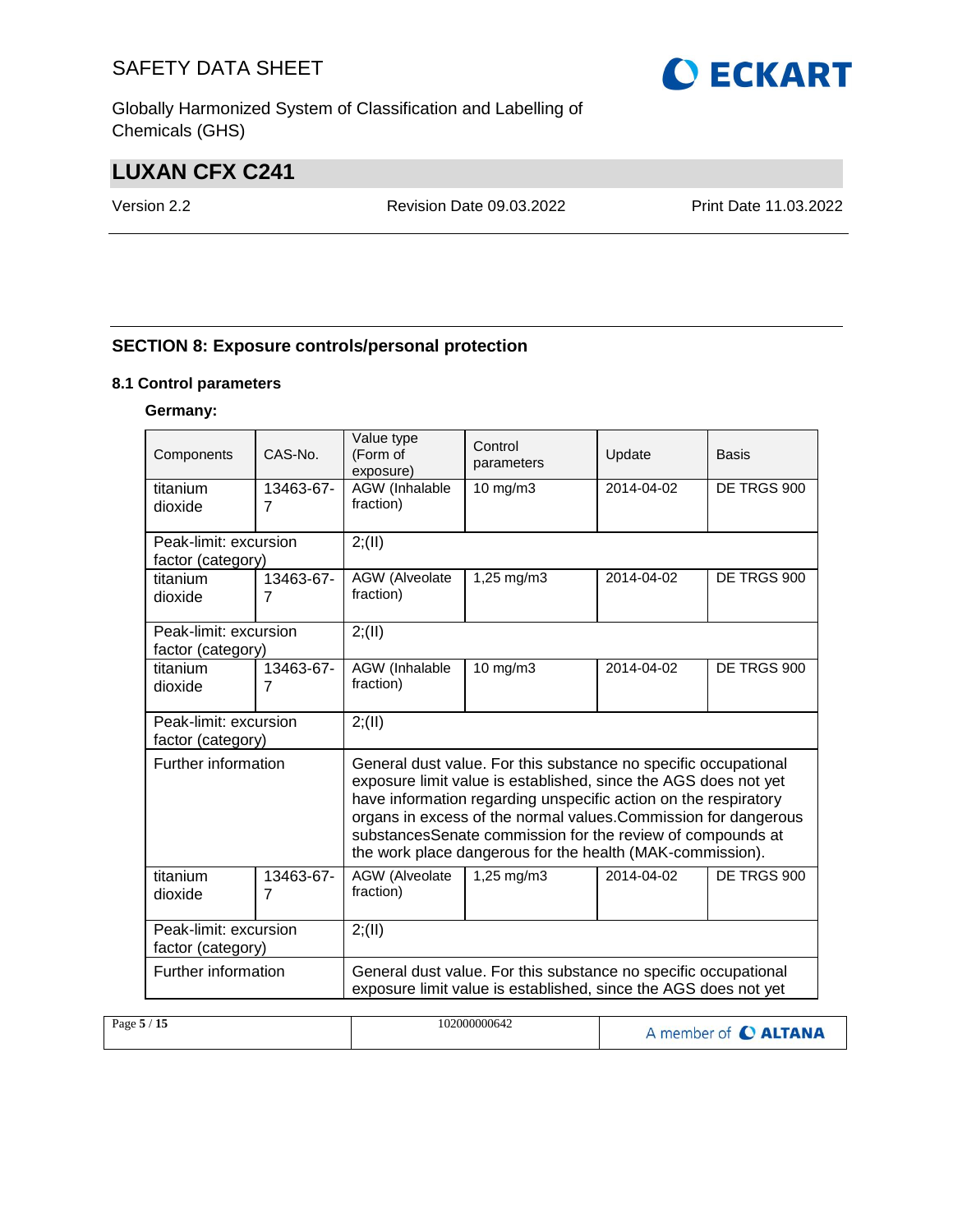Globally Harmonized System of Classification and Labelling of Chemicals (GHS)

# **LUXAN CFX C241**

| Version 2.2 | <b>Revision Date 09.03.2022</b> | Print Date 11.03.2022 |
|-------------|---------------------------------|-----------------------|
|             |                                 |                       |

have information regarding unspecific action on the respiratory organs in excess of the normal values.Commission for dangerous substancesSenate commission for the review of compounds at the work place dangerous for the health (MAK-commission).

### **United States of America (USA):**

|             | titanium<br>dioxide | 13463-67-<br>$\overline{7}$ | TWA (total dust)                  | 50 Million particles<br>per cubic foot | 2012-07-01           |
|-------------|---------------------|-----------------------------|-----------------------------------|----------------------------------------|----------------------|
|             | titanium<br>dioxide | 13463-67-<br>7              | TWA (total dust)                  | 15 mg/m3                               | 2012-07-01           |
|             | titanium<br>dioxide | 13463-67-<br>$\overline{7}$ | TWA (respirable<br>fraction)      | $5$ mg/m $3$                           | 2012-07-01           |
|             | titanium<br>dioxide | 13463-67-<br>$\overline{7}$ | TWA (respirable<br>fraction)      | 15 Million particles<br>per cubic foot | 2012-07-01           |
|             | titanium<br>dioxide | 13463-67-<br>7              | PEL (Total dust)                  | 10 mg/m3                               | 2014-11-26           |
|             | titanium<br>dioxide | 13463-67-<br>$\overline{7}$ | PEL (respirable<br>dust fraction) | $5$ mg/m $3$                           | 2014-11-26           |
|             | titanium<br>dioxide | 13463-67-<br>$\overline{7}$ | TWA (total dust)                  | 15 mg/m3                               | 2011-07-01           |
|             | titanium<br>dioxide | 13463-67-<br>7              | <b>TWA</b> (Total<br>dust)        | 10 mg/m3                               | 1989-01-19           |
|             | titanium<br>dioxide | 13463-67-<br>7              | PEL (Total dust)                  | 10 mg/m3                               | 2014-11-26           |
|             | titanium<br>dioxide | 13463-67-<br>$\overline{7}$ | PEL (respirable<br>dust fraction) | $5 \text{ mg/m}$                       | 2014-11-26           |
|             | titanium<br>dioxide | 13463-67-<br>7              | <b>TWA</b>                        | $10$ mg/m $3$                          | 2014-03-01           |
| Page 6 / 15 |                     |                             |                                   | 102000000642                           | A member of C ALTANA |

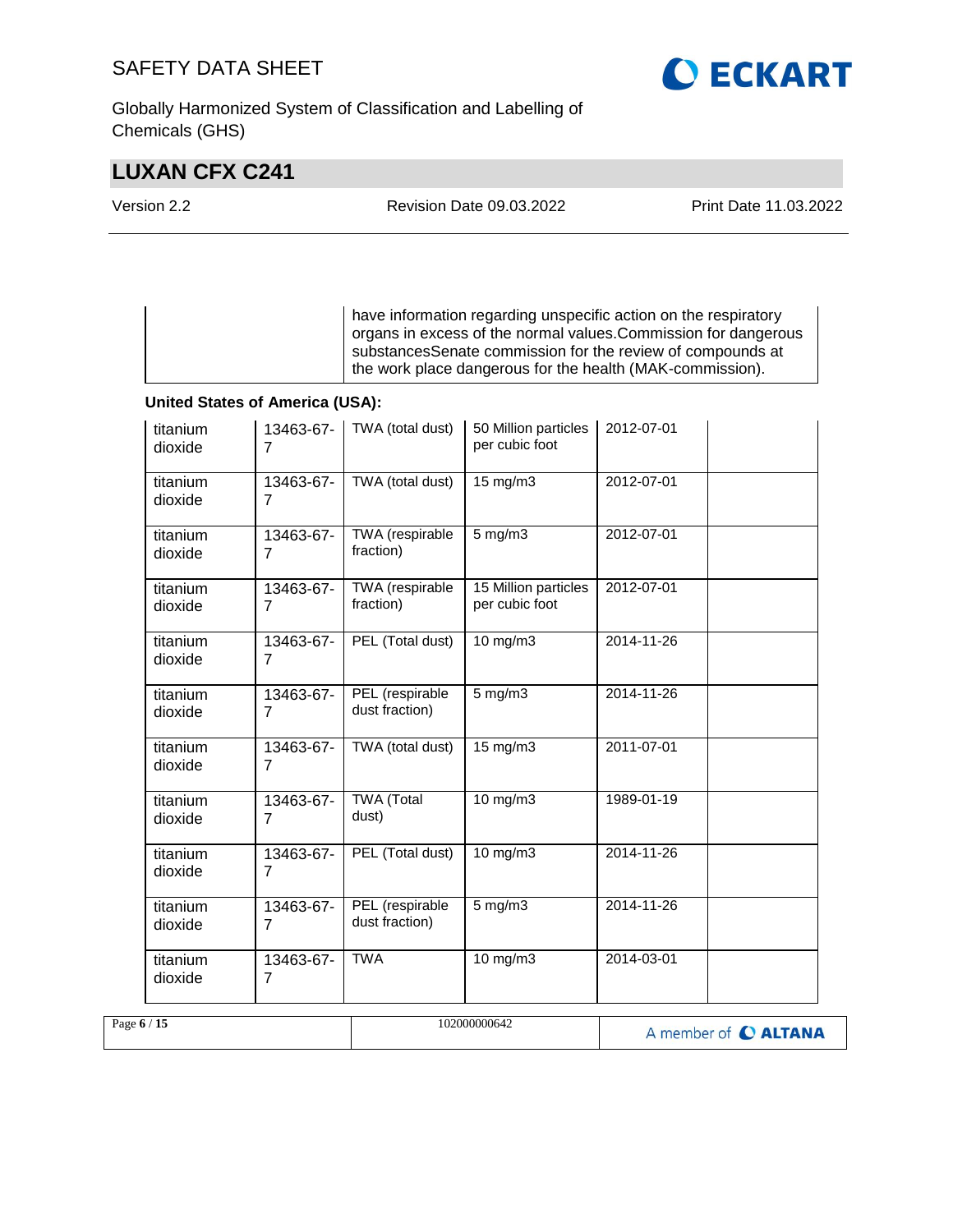Globally Harmonized System of Classification and Labelling of Chemicals (GHS)

# **LUXAN CFX C241**

Version 2.2 Revision Date 09.03.2022 Print Date 11.03.2022

### **8.2 Exposure controls**

| Personal protective equipment |   |                                                                    |  |  |
|-------------------------------|---|--------------------------------------------------------------------|--|--|
| Eye protection                |   | Safety glasses                                                     |  |  |
| Skin and body protection      |   | Protective suit                                                    |  |  |
| Respiratory protection        | ÷ | No personal respiratory protective equipment normally<br>required. |  |  |
|                               |   |                                                                    |  |  |

### **Environmental exposure controls**

| General advice |  | No special environmental precautions required. |  |
|----------------|--|------------------------------------------------|--|
|----------------|--|------------------------------------------------|--|

### **SECTION 9: Physical and chemical properties**

### **9.1 Information on basic physical and chemical properties**

| Appearance                  |   | : powder                                      |
|-----------------------------|---|-----------------------------------------------|
| Colour                      |   | : blue                                        |
| Odour                       |   | : characteristic                              |
| рH                          |   | : substance/mixture is non-soluble (in water) |
| Freezing point              |   | : No data available                           |
| Boiling point/boiling range |   | : No data available                           |
| Flash point                 |   | : No data available                           |
| Bulk density                |   | $\therefore$ 0,52 - 0,55 g/cm3                |
|                             |   |                                               |
| Flammability (solid, gas)   | ÷ | Will not burn                                 |

| Page 7 / 15 | 102000000642 | A member of C ALTANA |
|-------------|--------------|----------------------|
|             |              |                      |

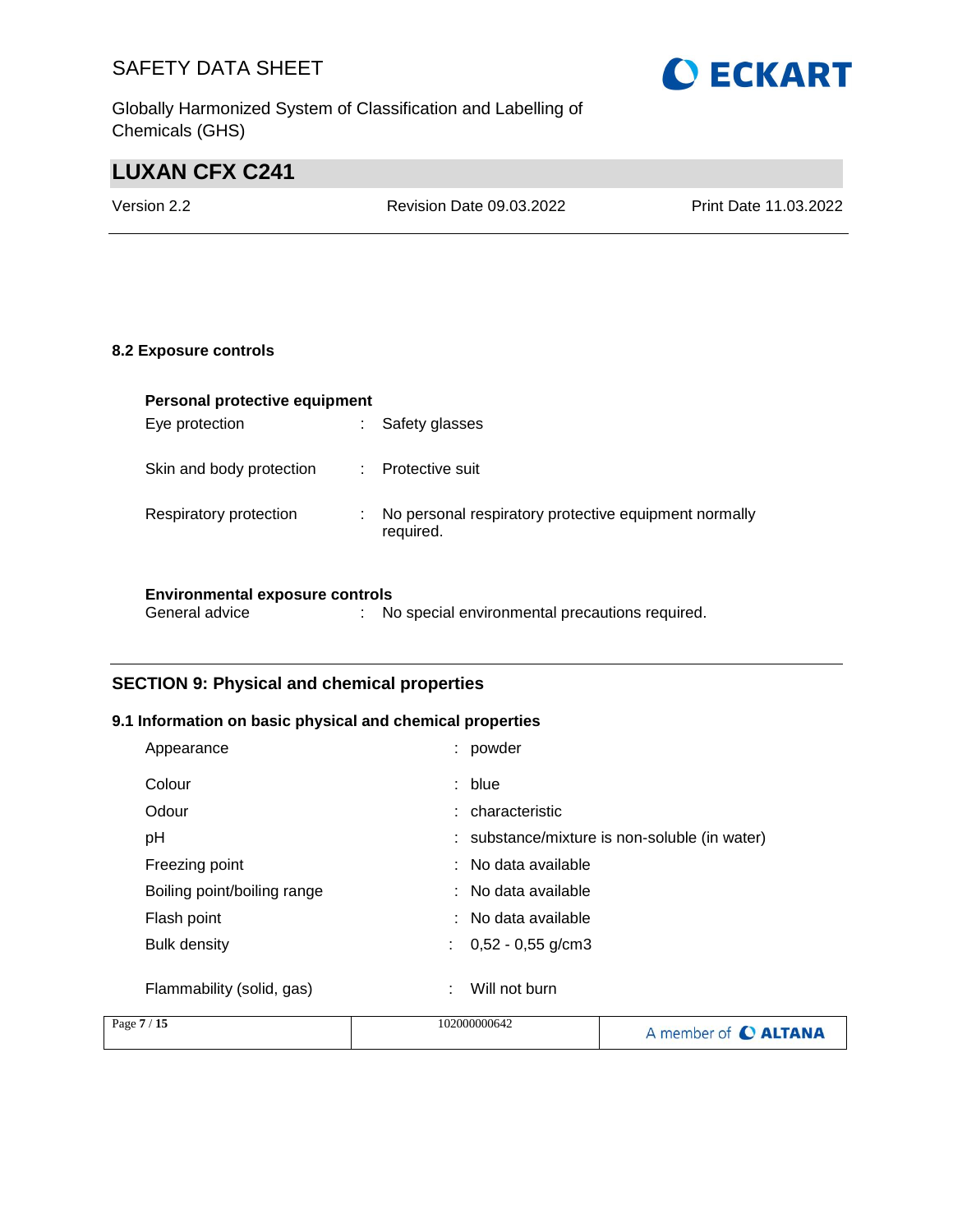Globally Harmonized System of Classification and Labelling of Chemicals (GHS)

# **LUXAN CFX C241**

| Version 2.2 | <b>Revision Date 09.03.2022</b> | Print Date 11.03.2022 |
|-------------|---------------------------------|-----------------------|
|             |                                 |                       |

| Auto-flammability                      | No data available     |
|----------------------------------------|-----------------------|
| Upper explosion limit                  | No data available     |
| Lower explosion limit                  | No data available     |
| Vapour pressure                        | No data available     |
| Density                                | : $2,59 - 2,72$ g/cm3 |
| Water solubility                       | No data available     |
| Miscibility with water                 | immiscible            |
| Solubility in other solvents           | No data available     |
| Partition coefficient: n-octanol/water | No data available     |
| Ignition temperature                   | No data available     |
| Thermal decomposition                  | No data available     |
| Viscosity, dynamic                     | No data available     |
| Viscosity, kinematic                   | No data available     |
| Flow time                              | No data available     |

### **9.2 Other information**

No data available

### **SECTION 10: Stability and reactivity**

### **10.1 Reactivity**

No decomposition if stored and applied as directed.

### **10.2 Chemical stability**

No decomposition if stored and applied as directed.

### **10.3 Possibility of hazardous reactions**

| Page 8 / 15 | 102000000642 | A member of C ALTANA |
|-------------|--------------|----------------------|
|             |              |                      |

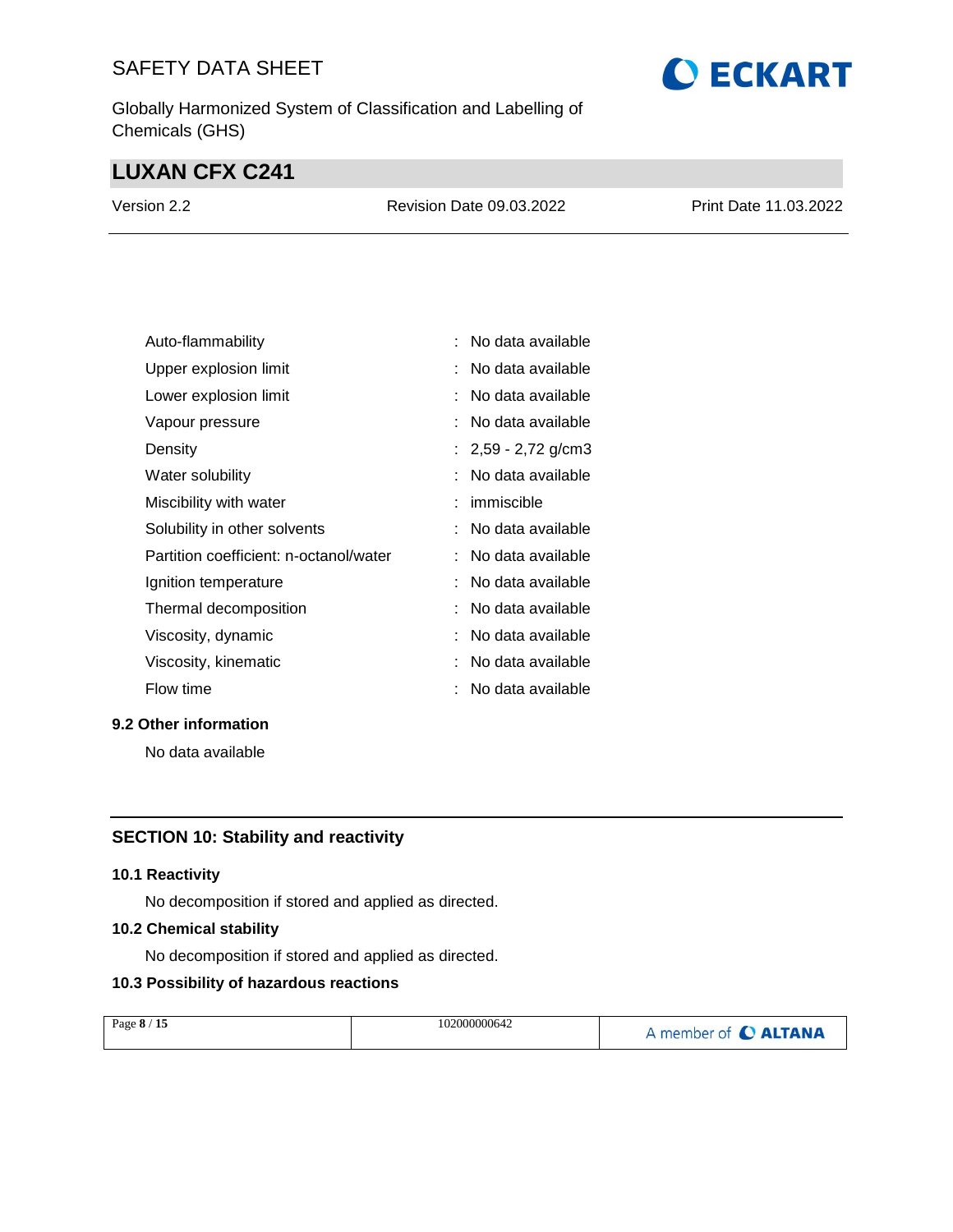Globally Harmonized System of Classification and Labelling of Chemicals (GHS)



# **LUXAN CFX C241**

| Version 2.2                                  | <b>Revision Date 09.03.2022</b>                                                          | Print Date 11.03.2022 |
|----------------------------------------------|------------------------------------------------------------------------------------------|-----------------------|
|                                              |                                                                                          |                       |
| Hazardous reactions                          | : Stable under recommended storage conditions., No hazards<br>to be specially mentioned. |                       |
| 10.4 Conditions to avoid                     |                                                                                          |                       |
| Conditions to avoid                          | : No data available                                                                      |                       |
| 10.5 Incompatible materials                  |                                                                                          |                       |
| Materials to avoid                           | : No data available                                                                      |                       |
| 10.6 Hazardous decomposition products        |                                                                                          |                       |
| Hazardous decomposition<br>products          | : No data available                                                                      |                       |
| Other information                            | : No data available                                                                      |                       |
| <b>SECTION 11: Toxicological information</b> |                                                                                          |                       |
| 11.1 Information on toxicological effects    |                                                                                          |                       |

### **Acute toxicity**

| <b>Components:</b>                        |                             |
|-------------------------------------------|-----------------------------|
| titanium dioxide :<br>Acute oral toxicity | : LD50 Rat: $>$ 5 000 mg/kg |
| Acute inhalation toxicity                 | : LC50 Rat: 6,8 mg/l        |
|                                           | Exposure time: 4 h          |
|                                           | Test atmosphere: dust/mist  |

| Page 9<br>$\lambda$ + $\lambda$ | 102000000642<br>. | <b>ALTANA</b><br>member of |
|---------------------------------|-------------------|----------------------------|
|---------------------------------|-------------------|----------------------------|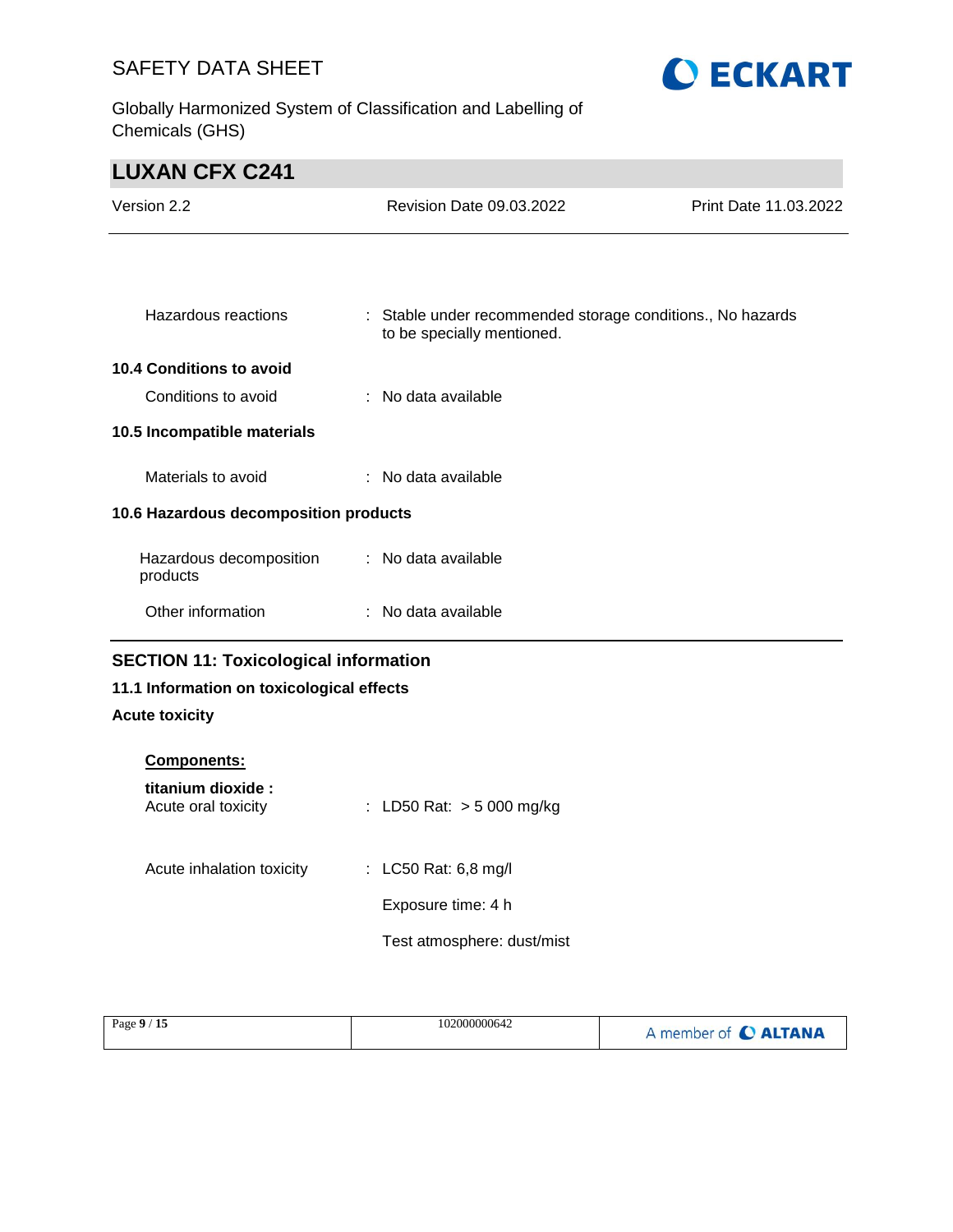Globally Harmonized System of Classification and Labelling of Chemicals (GHS)



# **LUXAN CFX C241** Version 2.2 Revision Date 09.03.2022 Print Date 11.03.2022 Acute dermal toxicity : LD50 Rabbit: > 5 000 mg/kg **Skin corrosion/irritation** No data available **Serious eye damage/eye irritation** No data available **Respiratory or skin sensitisation** No data available **Carcinogenicity** No data available **Toxicity to reproduction/fertility** No data available **Reprod.Tox./Development/Teratogenicity** No data available **STOT - single exposure** No data available **STOT - repeated exposure** No data available **Aspiration toxicity** No data available

| Page 10 / 15 | 102000000642 | A member of C ALTANA |
|--------------|--------------|----------------------|
|              |              |                      |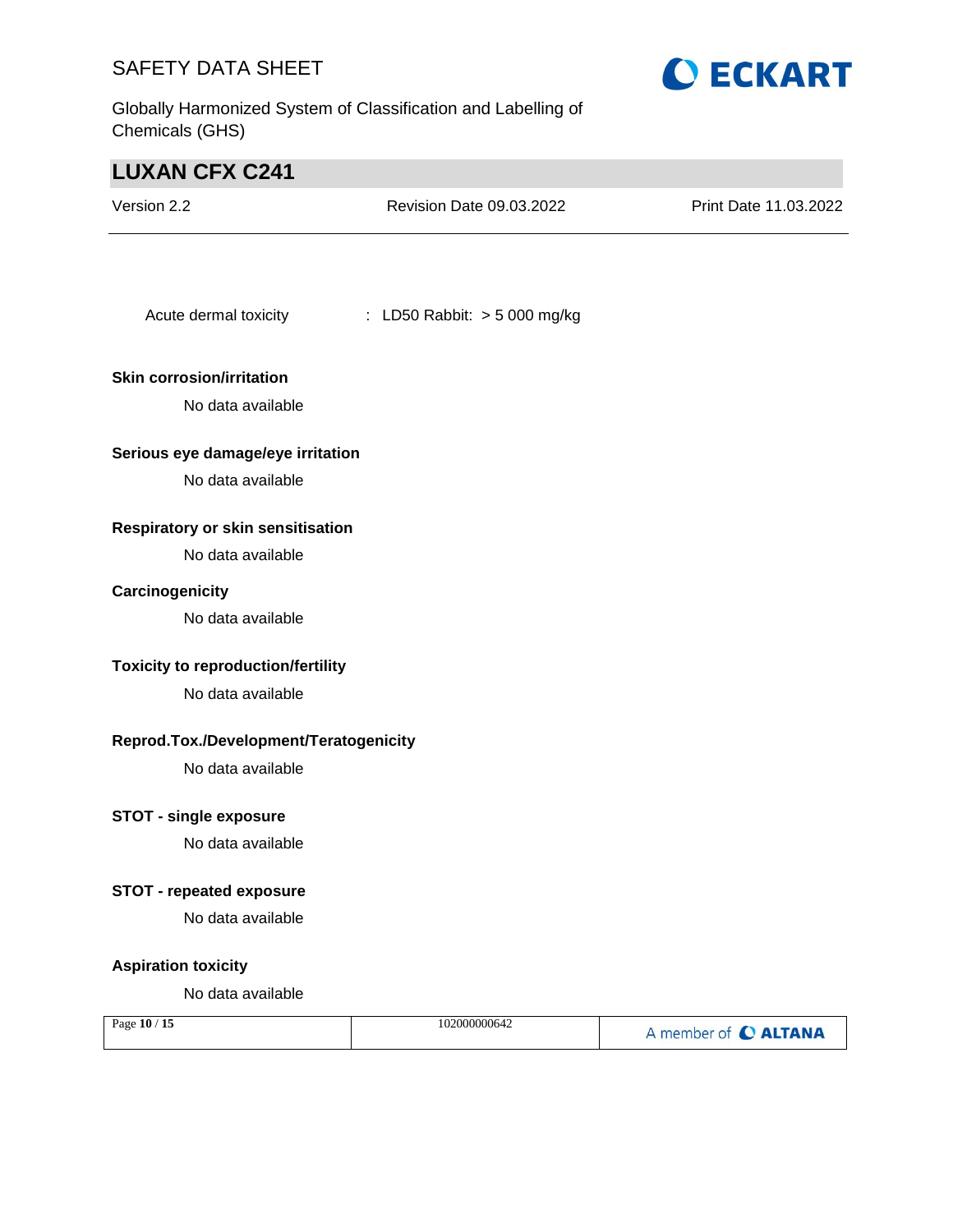Globally Harmonized System of Classification and Labelling of Chemicals (GHS)

# **LUXAN CFX C241**

Version 2.2 Revision Date 09.03.2022 Print Date 11.03.2022

### **Further information**

**Product**

No data available

### **SECTION 12: Ecological information**

### **12.1 Toxicity**

No data available

### **12.2 Persistence and degradability**

No data available

### **12.3 Bioaccumulative potential**

No data available

### **12.4 Mobility in soil**

No data available

### **12.5 Results of PBT and vPvB assessment**

No data available

### **12.6 Other adverse effects**

### **Product:**

| Page 11 / 15 | 102000000642 | A member of C ALTANA |
|--------------|--------------|----------------------|
|              |              |                      |

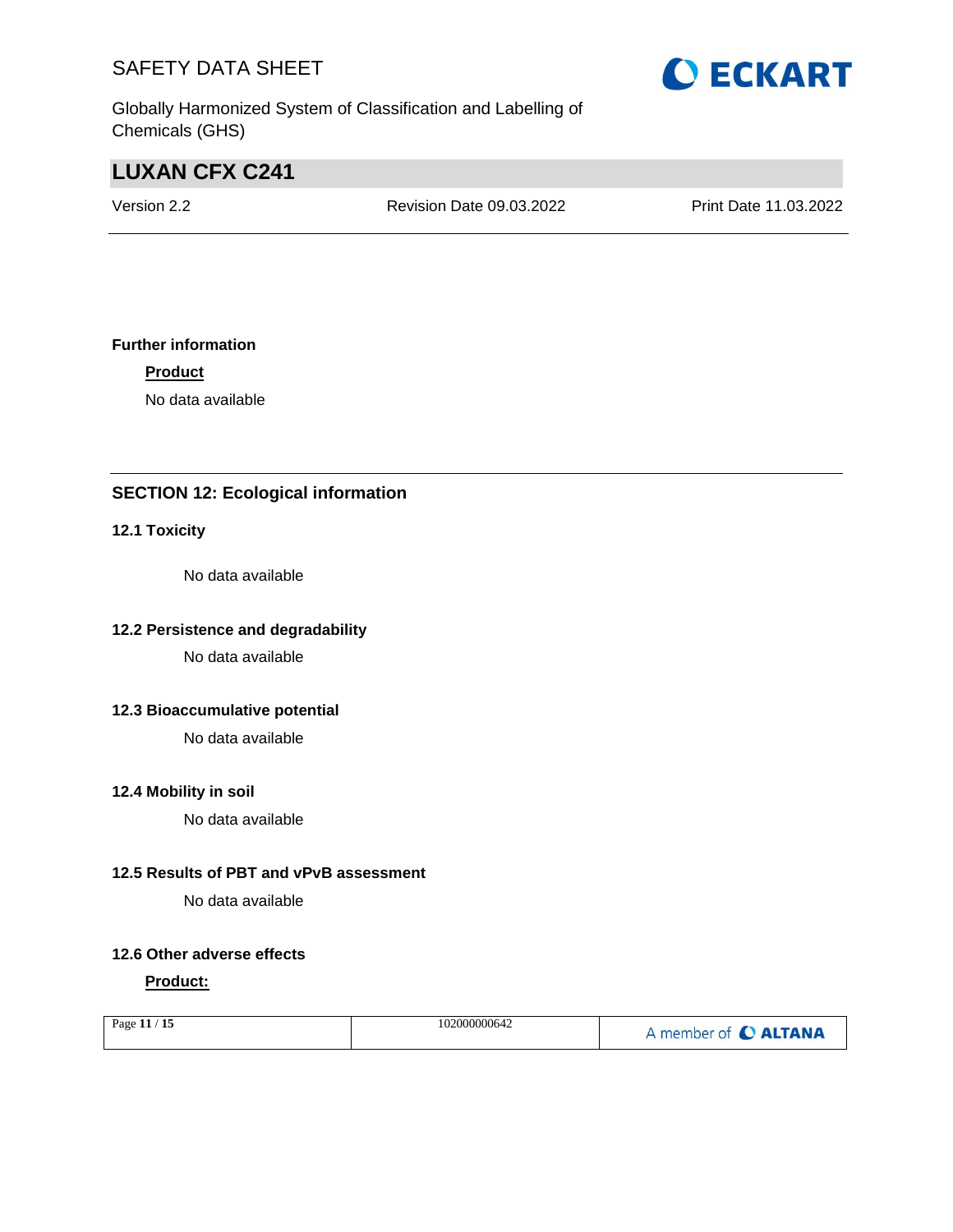Globally Harmonized System of Classification and Labelling of Chemicals (GHS)



# **LUXAN CFX C241**

| Version 2.2                          | Revision Date 09.03.2022 | Print Date 11.03.2022 |
|--------------------------------------|--------------------------|-----------------------|
|                                      |                          |                       |
| Additional ecological<br>information | : No data available      |                       |

### **SECTION 13: Disposal considerations**

### **13.1 Waste treatment methods**

| Contaminated packaging | : Empty containers should be taken to an approved waste |
|------------------------|---------------------------------------------------------|
|                        | handling site for recycling or disposal.                |

### **SECTION 14: Transport information**

# **14.1 UN number ADR** Not dangerous goods **TDG** Not dangerous goods **CFR** Not dangerous goods **IMDG** Not dangerous goods **IATA** Not dangerous goods **14.2 Proper shipping name ADR** Not dangerous goods

| Page 12 / 15 | 102000000642 | A member of C ALTANA |
|--------------|--------------|----------------------|
|--------------|--------------|----------------------|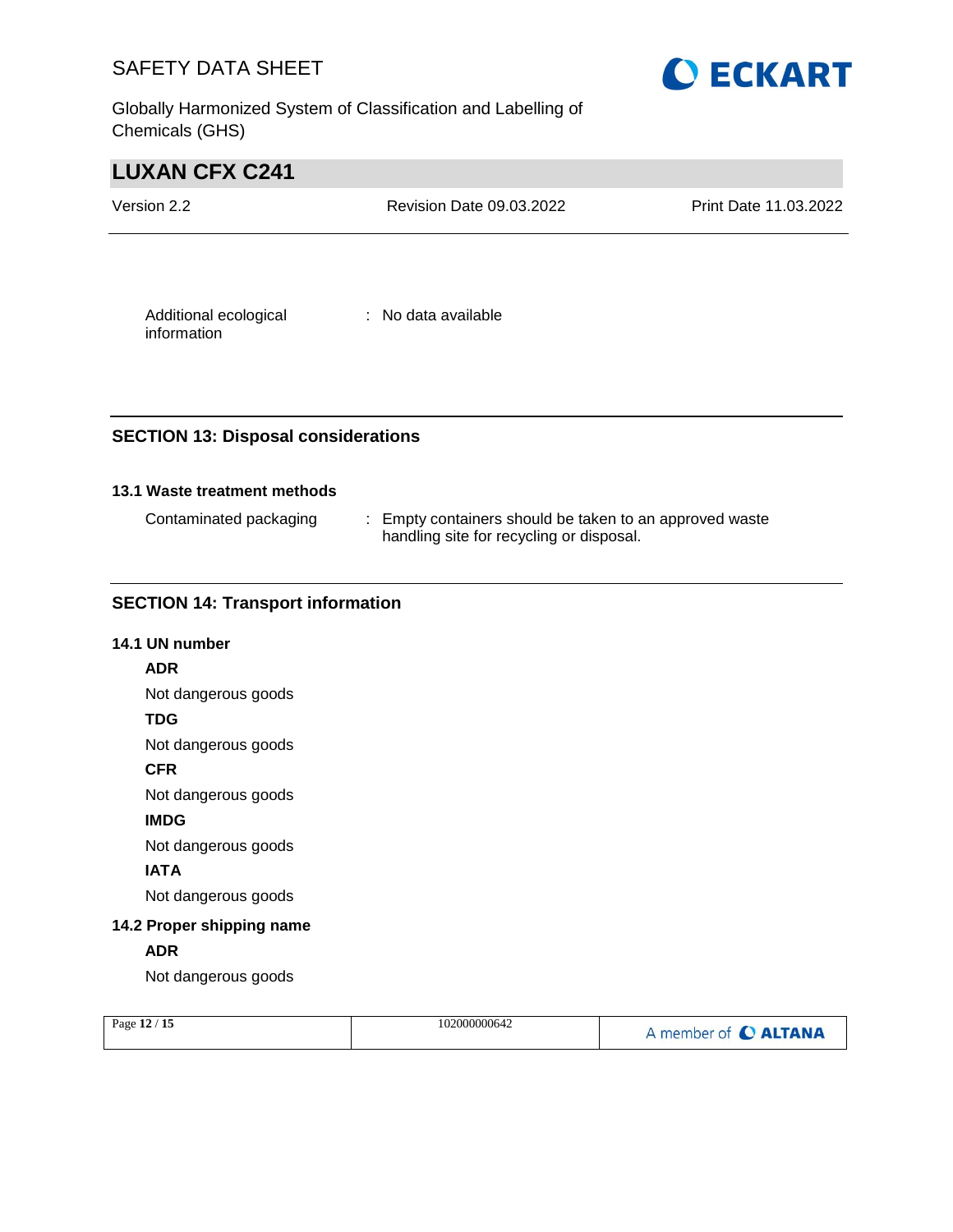

Globally Harmonized System of Classification and Labelling of Chemicals (GHS)

# **LUXAN CFX C241**

Version 2.2 Revision Date 09.03.2022 Print Date 11.03.2022

### **TDG**

Not dangerous goods

### **CFR**

Not dangerous goods

### **IMDG**

Not dangerous goods

### **IATA**

Not dangerous goods

### **14.3 Transport hazard class**

### **ADR**

Not dangerous goods

### **TDG**

Not dangerous goods

### **CFR**

Not dangerous goods

### **IMDG**

Not dangerous goods

### **IATA**

Not dangerous goods

### **14.4 Packing group**

### **ADR**

Not dangerous goods

### **TDG**

Not dangerous goods

### **CFR**

Not dangerous goods

| Page 13 / 15 | 102000000642 | A member of C ALTANA |
|--------------|--------------|----------------------|
|              |              |                      |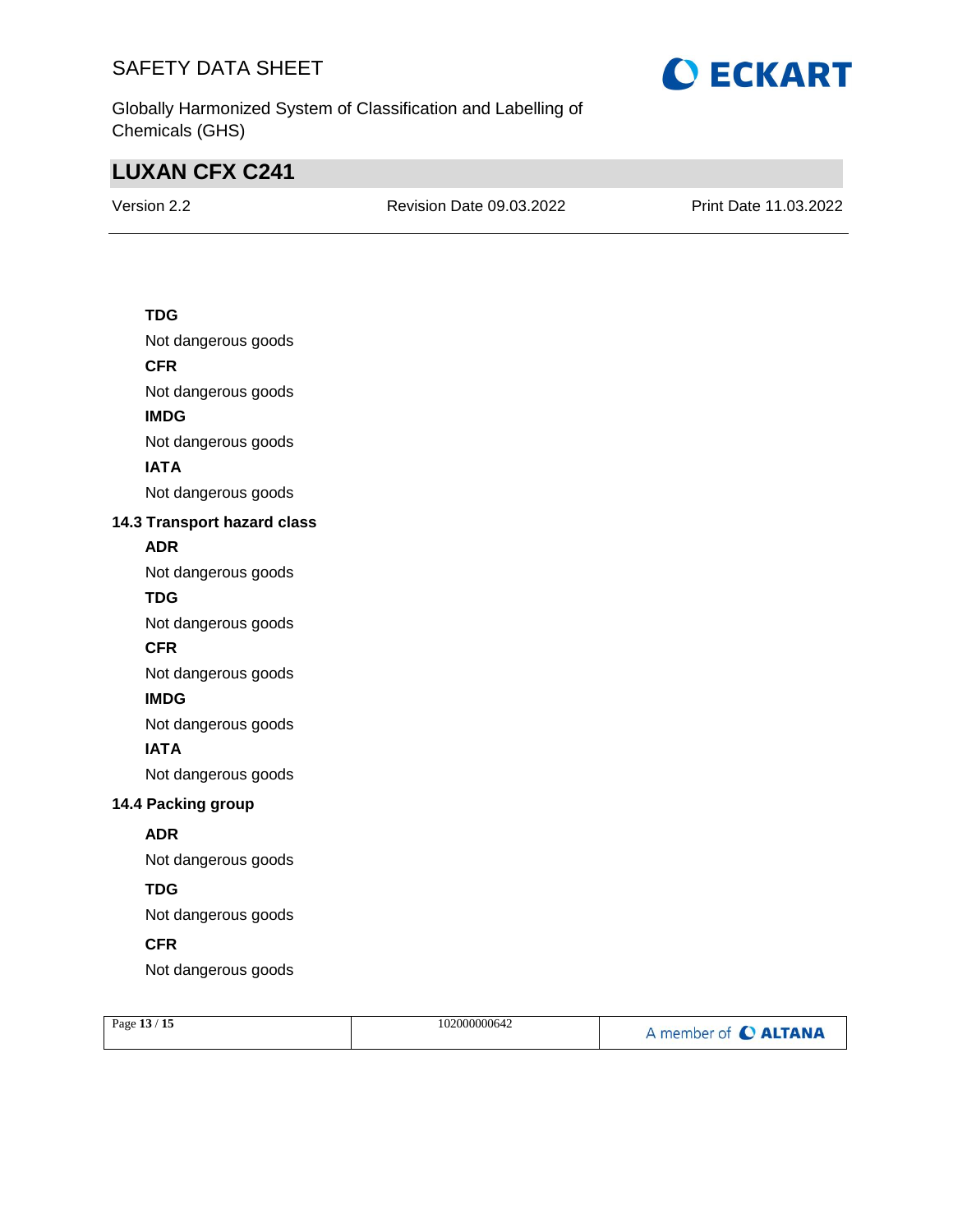

Globally Harmonized System of Classification and Labelling of Chemicals (GHS)

# **LUXAN CFX C241**

Version 2.2 Revision Date 09.03.2022 Print Date 11.03.2022

### **IMDG**

Not dangerous goods

**IATA**

Not dangerous goods

**14.5 Environmental hazards**

### **14.6 Special precautions for user**

Not classified as dangerous in the meaning of transport regulations.

### **14.7 Transport in bulk according to Annex II of MARPOL 73/78 and the IBC Code**

No data available

### **SECTION 15: Regulatory information**

### **15.1 Safety, health and environmental regulations/legislation specific for the substance or mixture**

| REACH - Candidate List of Substances of Very High<br>Concern for Authorisation (Article 59).                                                         | : Not applicable |
|------------------------------------------------------------------------------------------------------------------------------------------------------|------------------|
| Regulation (EC) No 1005/2009 on substances that<br>deplete the ozone layer                                                                           | : Not applicable |
| Regulation (EU) 2019/1021 on persistent organic<br>pollutants (recast)                                                                               | : Not applicable |
| REACH - Restrictions on the manufacture, placing on<br>the market and use of certain dangerous substances,<br>preparations and articles (Annex XVII) | : Not applicable |

| 15<br>Page 14 / | 102000000642 | <b>CALTANA</b><br>member of <b>C</b> |
|-----------------|--------------|--------------------------------------|
|-----------------|--------------|--------------------------------------|